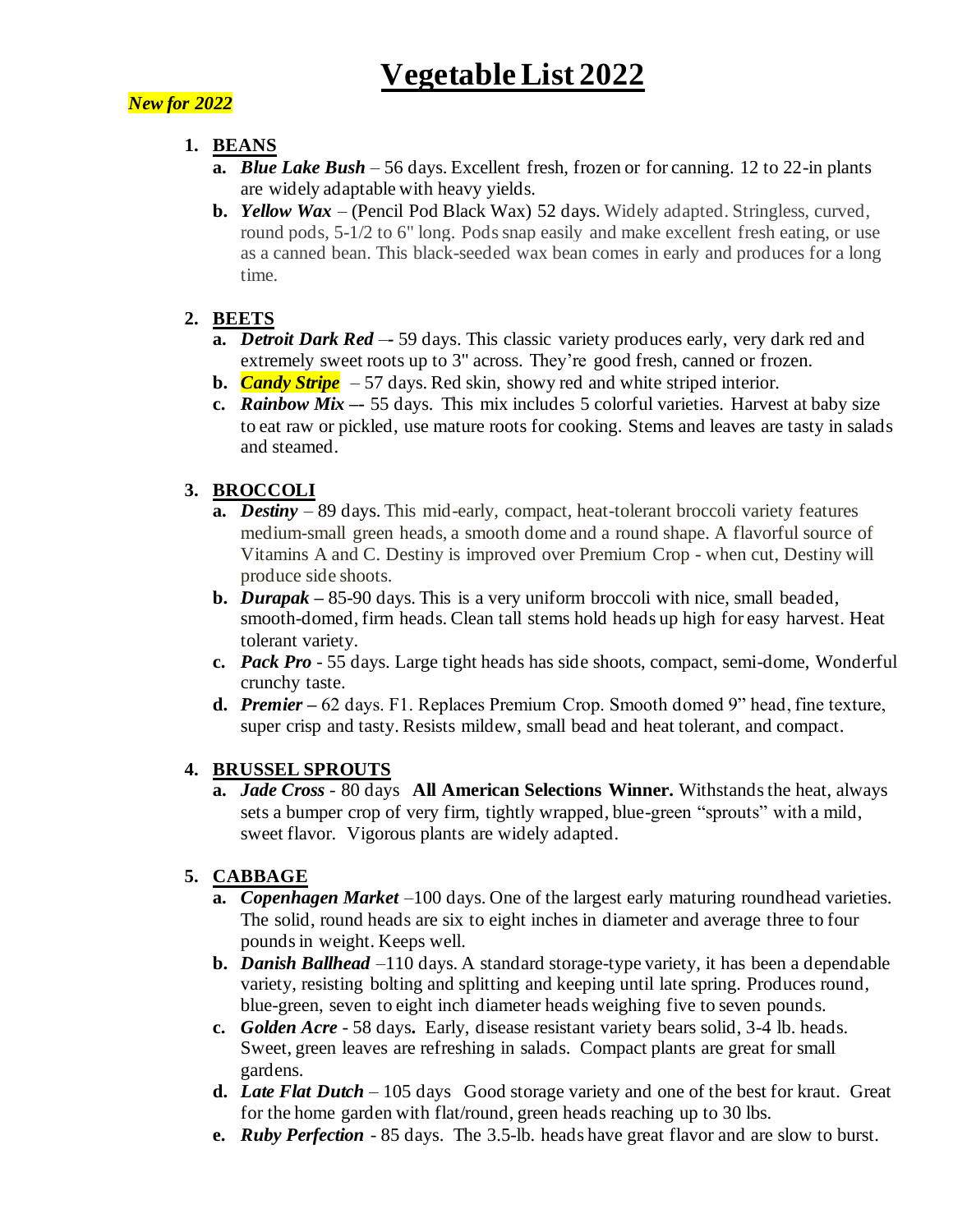- **f.** *Savoy Ace -* 78 days. **All American Selections Winner.** This variety produces good yields of fine quality savoy type cabbage. The crops produces large  $3 \frac{1}{2}$  lb deep green heads.
- **g.** *Sweet Slaw –* 65 Days. This sweet, green cabbage has a smooth, dense, cone Shaped head perfect for slicing and shredding.
- **h.** *Stonehead* **–** 50 days. **All American Selections Winner.** Nearly round heads have excellent holding.

### **6. CARROTS**

- **a.** *Harlequin Mix* **–***-* 70 days.Nantes type mix produces a mix of colors, including purple, white, orange and yellow, each with a slightly different flavor.
- **b.** *Little Finger –***-** 65 days**.** An extra sweet, tiny Nantes type gourmet carrot only 4" long and 1" thick with smooth skin and small core. Perfect for serving whole and great for growing in containers. Tiny gourmet great for salads.

### **7. CAULIFLOWER**

- **a.** *Graffiti* 85- 90 days. A Unique deep purple hybrid from Syngenta which needs sunlight to obtain full color. Works well raw or steamed.
- **b.** *Snow Crown* 53 days One of the easiest cauliflowers to grow. Vigorous, rapid growth and long harvest. Snow white, 2 lb. heads are 7-8" across and very flavorful.

### **8. CELERY**

**a.** *Utah 52-70*. – 90-100 days. This variety produces eleven to twelve inch stalks on plants that reach about 30 inches in height.

### **9. COLLARDS**

**a.** *Georgia Southern –* 75 days. A classic standard for collards. Has a cabbage-like juicy, crumpled and blue-green leaves that are tolerant to heat. Slow to bolt, and very rapid growing.

#### **10. CORN**

- **a.** *Incredible* 83 days Sweet, yellow kernels make for superb eating. One of the best varieties for freezing.
- **b.** *Peaches & Cream -* 83 days A popular home garden variety. 8" long ears filled to the tip with sweet, juicy white & yellow kernels.

# **11. CUCUMBER - SLICING**

- **a.** *Burpless Supreme* 55 days **SLICING** A sweet, *burpless* slicer with no bitterness. Dark green fruit grow up to 7.5" long with a high percentage of them being seedless.
- **b.** *Bush Crop* 62 days. **SLICING** Bush-type habit for small gardens/containers. Produces an abundant crop of nice, straight, 6-8" long, cucumbers.
- **c.** *Early Spring Burpless* 63 days **SLICING**. 12" fruit. **Bush-type** *Burpless* and bitterfree. White flesh is extra crisp and mild.
- **d.** *Eureka* 57 days. **PICKLING OR SLICING** Dark green fruit on vigorous and highly disease resistant plants. Harvest for pickling at 3" lengths; good for slicing up to 5".
- **e.** *Fanfare* 62 days. **SLICING All American Selections Winner.** Fruits are slender, attractive, flavorful, and extremely uniform. The semi-dwarf plants produce high yields over a long harvest period. Good disease resistance.
- **f.** *Marketmore* 66 days. **SLICING** The non-fading, dark green fruit is 9" long. Disease resistant.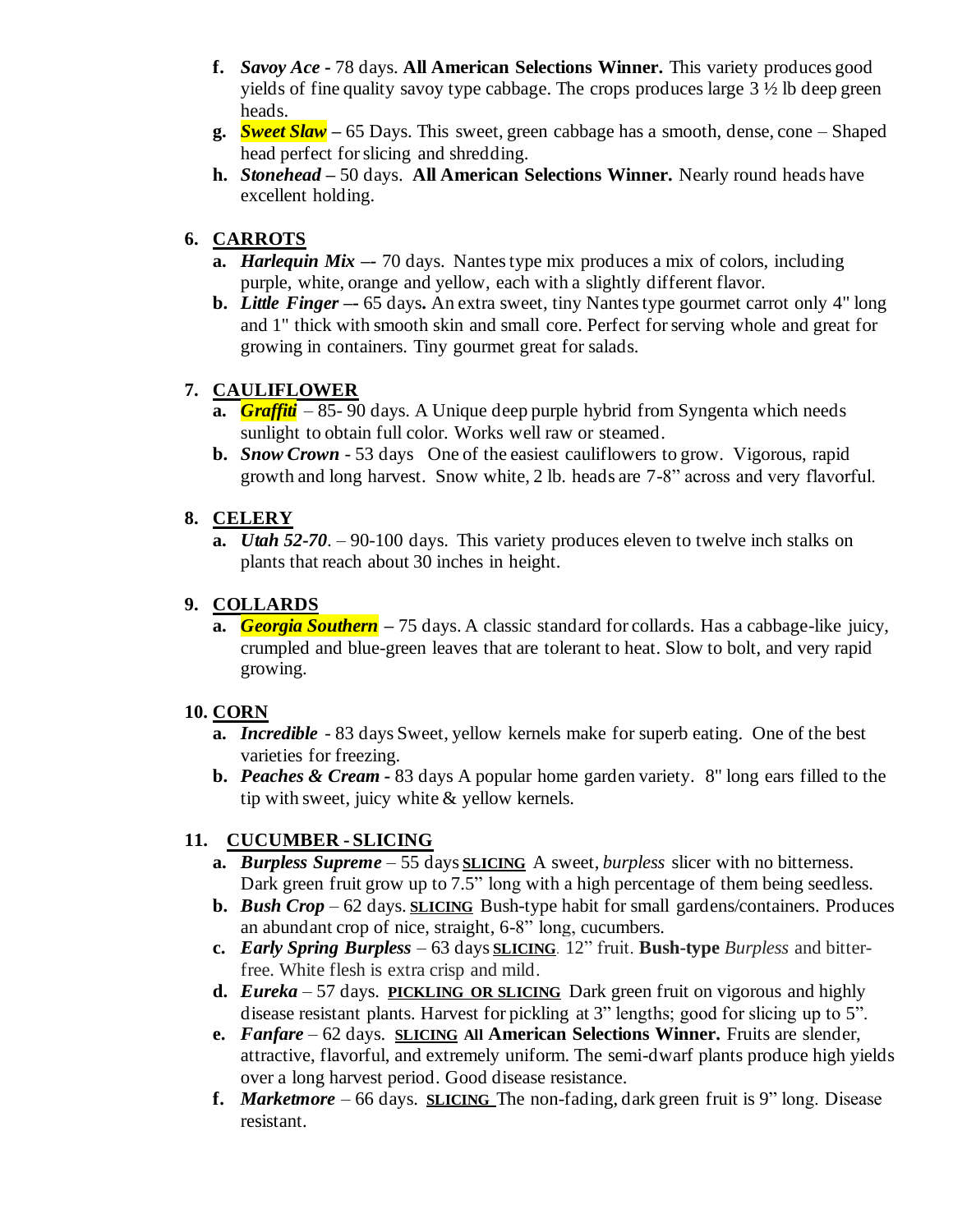- **g.** *Patio Snacker*  50 days **SLICING** 8" long, dark green fruits with good flavor and a nice crunch. Short vining plant is well-branched and high-yielding. Great for large containers with a small trellis.
- **h.** *Straight Eight*  65 days. **SLICING** Tip-top slicing cuke is perfectly straight! Dark green, 8" fruits have a small seed cavity and crisp fine-grained flesh.
- **i.** *Summer Top* 40 days. **SLICING** *Burpless.* 8 inch long, straight cucumbers with a refreshing, sweet taste. High yields. Heat tolerant. Mildew resistant.
- **j.** *Sweet Slice -* 63 days. **SLICING** *Burpless***.** Sweet and bitter free. Dark green fruit is 10-  $12$ " long.
- **k.** *Sweet Success –* 54 days. **SLICING All American Selections Winner.** *Burpless.* Seedless variety produces high yields of sweet, burpless fruit. 12" long, straight cucumber. Disease resistant.

#### **CUCUMBER – BITE-SIZE, SPECIALTY**

**a.** *Mexican Sour Gherkin –* 60 days. Also known as Cucamelon and Mouse Melon, this vining plant is loaded with 1 inch miniature watermelon-like fruits that are sweet and almost salty.

#### **CUCUMBER – PICKLING**

- **a.** *Bush Pickle* 54 days. **PICKLING** Bush-type for small gardens or containers. Crisp and tender with a cool, mild flavor.
- **b.** *Eureka* 57 days. **PICKLING OR SLICING** Dark green fruit on vigorous plants. Harvest for pickling at 5" lengths; good for slicing up to 7".
- **c.** *Homemade Pickles* 60 days **PICKLING OR SLICING** *Bush type* plant, bears 5-6" fruits. Harvest at 1.5" for baby sweets. Good disease resistance.
- **d.** *Pick A Bushel –* 50 days. **All American Selections Winner. PICKLING OR SLICING** An excellent heat-tolerant pickler that can be harvested at gherkin or spear size. Semibush plants work well in planters and gardens.

#### **10. EGGPLANT**

- **a.** *Black Beauty* 80 days Broad, egg-shaped fruit with dark purple skin.
- **b.** *Classic* 76 days Teardrop, glossy, deep purple-black colored, 8-9 in. fruit are the size and shape well known in most markets.
- **c.** *Fairy Tale* 50 days **All American Selections Winner** Elongated lavender fruit with white stripes is produced in clusters of 3 to 5. Sweet, bitter-free fruit is best harvested at the gourmet baby stage, about 4 x 1.75".
- **d.** *Gretel*  55 days. **All American Selections Winner** Earliest white eggplant produces clusters of glossy white mini-fruit, about 3-4 in. long. Petite, 3 ft. plants are great for containers.
- **e.** *Ghostbuster* 80 days. Rated the #1 white eggplant. Sweeter flavor than purple skinned varieties. Deep oval shape, 6-7" in length. Pick early before they mature.
- **f.** *Hansel* **All American Selections Winner** True miniature ideal for containers. Finger-like clusters of 3-6 teardrop shaped, dark purple fruit. Harvest from 2 to 10 inches long.
- **g.** *Ichiban* 61 days. Long, slender, deep purple, almost black eggplants have a mild flavor, perfect for Oriental dishes or simply splitting and grilling or roasting. Plants are very productive.
- **h.** *Little Fingers* 68 days. Slim, 6-8in fruit in clusters of 3 to 6 spineless for easy picking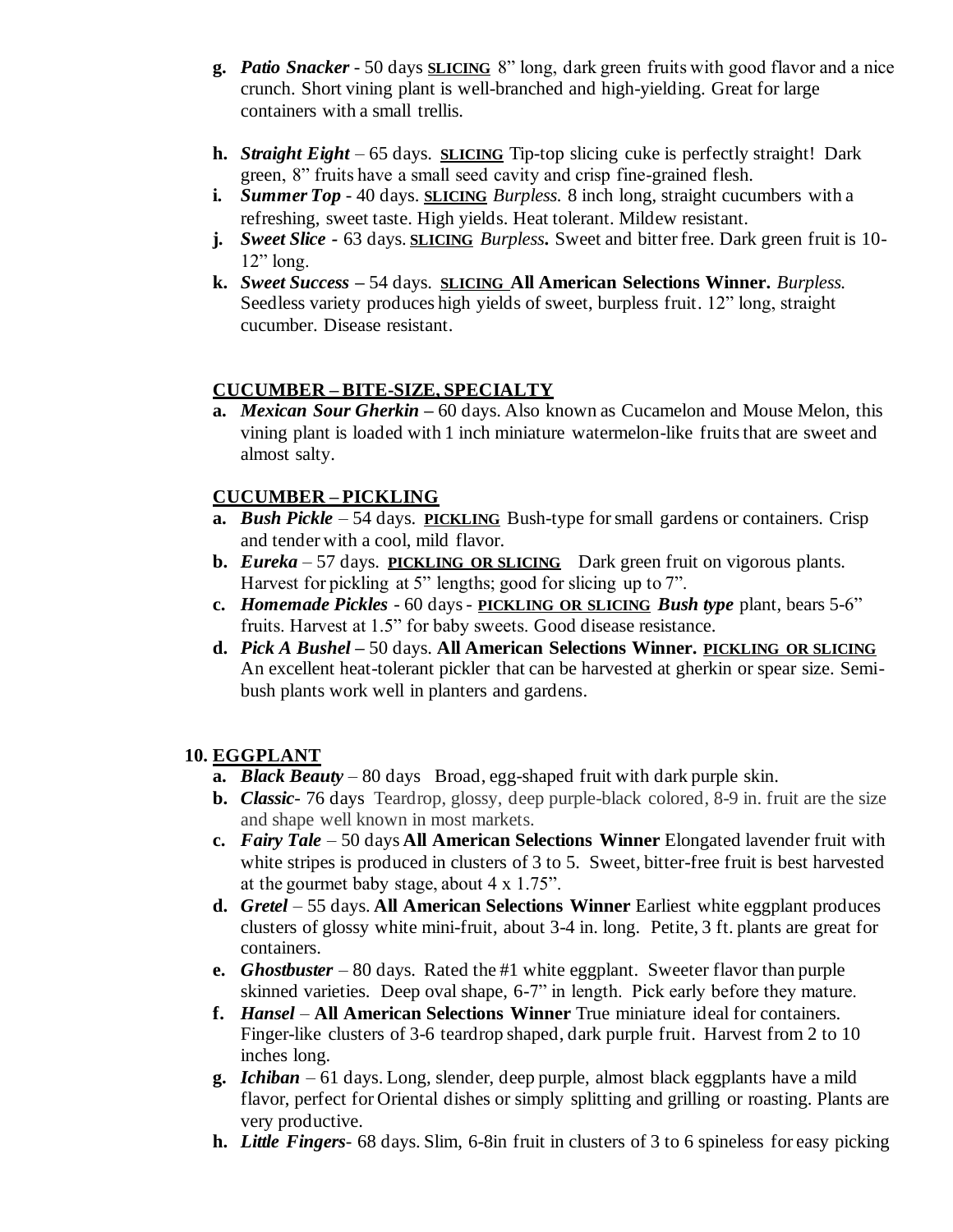- **i.** *Orient Express* 58 days. Slender glossy black Asian eggplant is 8 to 10 in. long with thin skin, mild flesh, and delicate flavor. It matures very quickly and sets fruit in a wide range of temperatures, which makes harvests last even longer. Enjoy these versatile eggplant grilled, roasted, or stir-fried.
- **j.** *Patio Baby* 45 days. **All American Selections Winner.** Very early and compact making it a great choice for containers or in the garden. Deep purple, egg-shaped fruit should be harvested at baby size-2 to 3 inches, and are delicious roasted or in dips and salads. Thorn less allowing for painless harvesting, makes it child-friendly, too. Plants will continue to produce fruit throughout the entire season.
- **k.** *Rosa Bianca* 75 days Prized by chefs and gardeners alike for its creamy, mild flesh and lovely appearance, this Italian heirloom eggplant has become very popular. Wellfilled, round to teardrop-shaped fruit is white with soft lavender streaks outside, and inside flesh white and sweet with no trace of bitterness. Delicious for slicing, stuffing, or any eggplant use.
- **l.** *Satin Moon* 50 days. An improved version of Satin Beauty, this variety is a gorgeous purple-black, slightly fluted oval eggplant that is 6 to 8 inches long. Its firm, highquality flesh is mild and flavorful and its shape lends itself to large, meaty slices for Italian eggplant dishes or cooking on the grill.

### **11. GREENS**

- **a.** *Micro Salad Mix Mild –* Special blend of mild greens for baby green salads. Mizuna, Cabbage, Kale, Kohlrabi, mostly green, some red
- **b.** *Quinoa* A sacred Inca crop, use leaves for salad greens, high protein, fiber, glutenfree, and a vegetarian's dream

### **12. GOURDS**

**a.** *Autumn Wings* – 100 days. A blend of many colors of gourds with wings & warts, fruit shapes like spoons and swan/pears.

# **13. KALE**

- **a.** *Blue Scotch Vates Curled***–** 56 days.An early kale that produces tasty greens when used in salads or steamed. The blue-green leaves are finely curled and very attractive reaching 20" high. Extremely hardy and productive (may overwinter).
- **b.** *Lacinato -* 62 days. 10-18" tall. Strap-like leaves are 3" wide with a heavily saved texture. Excellent flavor that is enhanced by frost. Also known as Dinosaur or Tuscan Kale. Excellent for kale chips.
- **c.** *Premier* 55 days. New! Deep green smooth leaf, scalloped edge, heavy crop, great flavor, good for salads/sandwiches or cooked, longstanding.
- **d.** *Red Russian* 50 daysOak-shaped, gray-green, toothed leaves with deep-purple veins and stems. Very tender leaves turn dark green and have a sweet taste when cooked; also good raw. Harvest baby greens at 25 days. *Heirloom.* Also known as 'Ragged Jack'. Very disease resistant.

# **14. KOHLRABI**

- **a.** *Early Purple Vienna* 50 55 days. Plant grows 10-12" tall with reddish-purple bulbs of 2-3" in diameter. Best harvested when bulbs are 2in.
- **b.** *Purple Splendor* 50 days. Flat, globe-shaped and purple- skinned bulbs are 4 to 6 in. across and have crunchy white flesh. High yielding with excellent interior quality. Good for late season harvests.
- **c.** *Vienna White –* 55 days. Has a mild turnip-cabbage flavor; leaves are eaten like kale and white-fleshed bulbs are eaten like broccoli.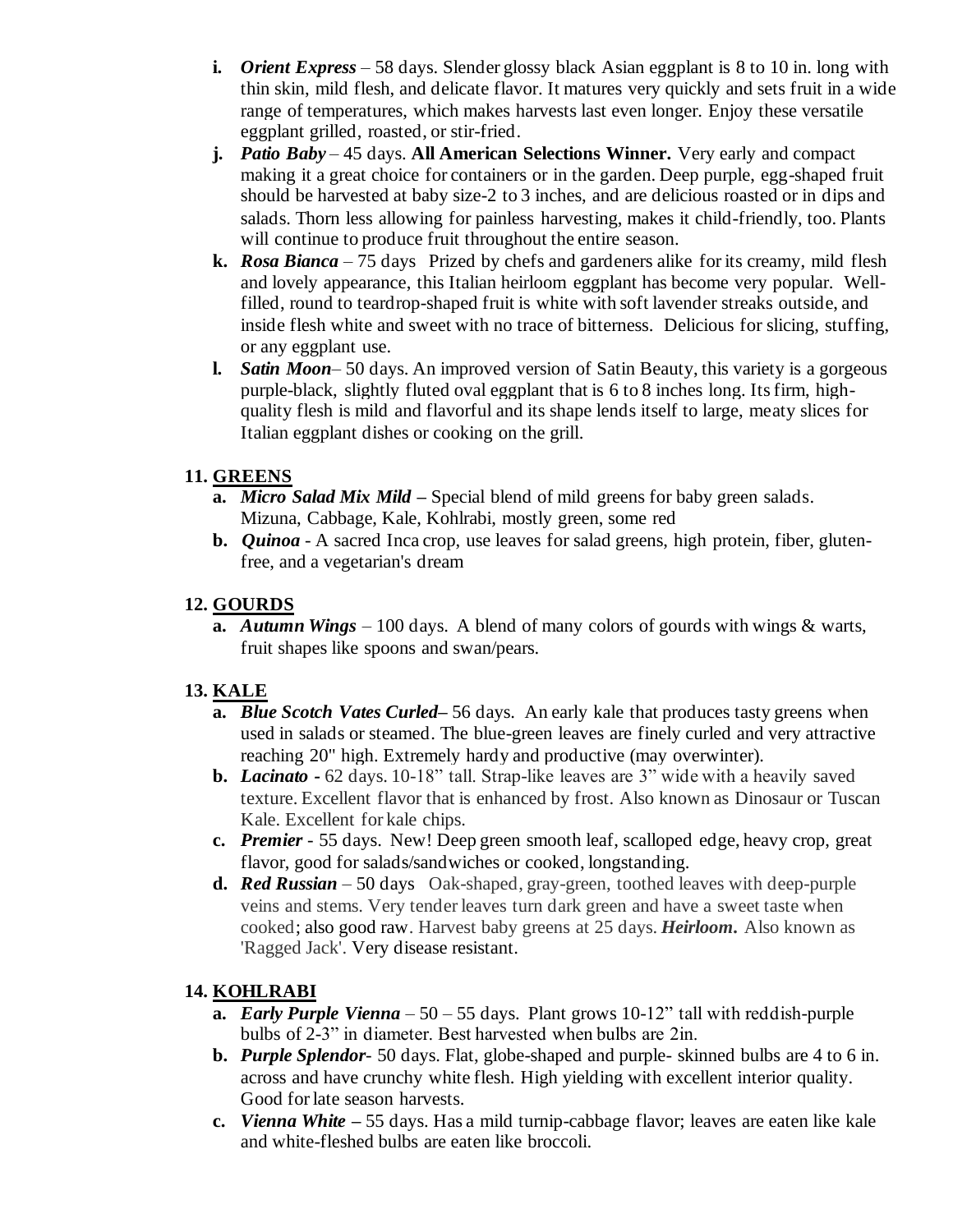### **15. LEEK**

**a.** *Large American Flag* – 120 days. Hardy 15-18" plants, blue-green leaves with long, thick, well-blanched white stalks. Good for fall and winter, grows very quickly. The standard variety for home gardens.

# **16. LETTUCE**

- **a.** *Black Seeded Simpson* Compact with light green, frilled leaves. Crisp interior. Popular home garden variety.
- **b.** *Burpee Gourmet Blend –* 45 days. Flavorful mix includes Grand Rapids, Royal Oak Leaf, Red Salad Bowl and Ruby. Fast-growing, performs best in cool weather.
- **c.** *Buttercrunch* 65 days. **All American Selections Winner** Very tender 4 ½" rosettes.
- **d.** *Deer Tongue Red -* Tongue-like red blushed leaves with a plant that is larger than green Deer Tongue. Forms nice head, great in cool weather. Amish Heirloom.
- **e.** *Great Lakes Head* 85 days. **All American Selections Winner** Traditional flavor, heading crisp iceberg type.
- **f.** *Red Oak Leaf* **-** Burgundy oak leaf similar to Red Salad Bowl but with a more golden sheen. Forms a larger and more packed full-size lettuce than Red Salad Bowl and Oscarde.
- **g.** *Romaine Parris Island* 65 days. This popular Romaine has upright growth to 10 inches with large thick medium green slightly rumpled leaves with creamy white centers. Tender, crisp and sweet flavored. It is slow to bolt.
- **h.** *Salad Bowl Mix -* 50 days. **All American Selections Winner.** This blend contains both light and dark green-leafed varieties, as well as some tangy reds!
- **i.** *Salad Bowl Red –* 50 days. Slow to bolt and tolerant to heat. This bronze, burgundy leaf lettuce is delicious and does not get bitter as it matures. Particularly popular for its baby leaves in 28 days.

# **17. MELON**

- **a.** *Burpee Ambrosia* 86 days Luscious, extra-sweet, juicy melons with unique distinctive flavor. Extremely thick, firm flesh is delicious down to the rind. Fruits are medium size,  $6 \times 6$ ", and average  $4.5 - 5$  lbs. each because the meat is so thick and the seed cavity is so small. Resistant to powdery mildew.
- **b.** *Burpee Hybrid* 82 days Improved to resist powdery mildew, this outstanding variety is still the growers' choice. High yields – excellent quality, not as "musky" tasting as the original.
- **c.** *Earli-Dew – (honeydew) 75 days.* Round 2-3lb, lime green flesh, light green rind, resists fusarium.

#### **18. OKRA**

**a. Clemson Spineless –** 56 Days. An abundance of dark green, straight, spine free pods on 3-4ft plants.

#### **19. ONION**

- **a.** *Ailsa Craig Exhibition -* Yellow-skinned, round bulbs are of the Spanish onion type. Ailsa Craig has a distinct advantage over regular Spanish varieties in earliness and cool weather tolerance. Short-term storage into early winter.
- **b.** *Borettana (Cipollini)* **–** 60 days from transplant. These Italian heirlooms have a flattened, spherical shape about 2" in diameter and 1" thick. These 'Cipollini' have firm, fine-grained flesh, good flavor, and satiny skins. Excellent keeping quality.
- **c.** *Candy* **–** 85 days. Huge, very early bulbs with golden brown skin, white interior, mild flavor. Thick rings with mostly single centers.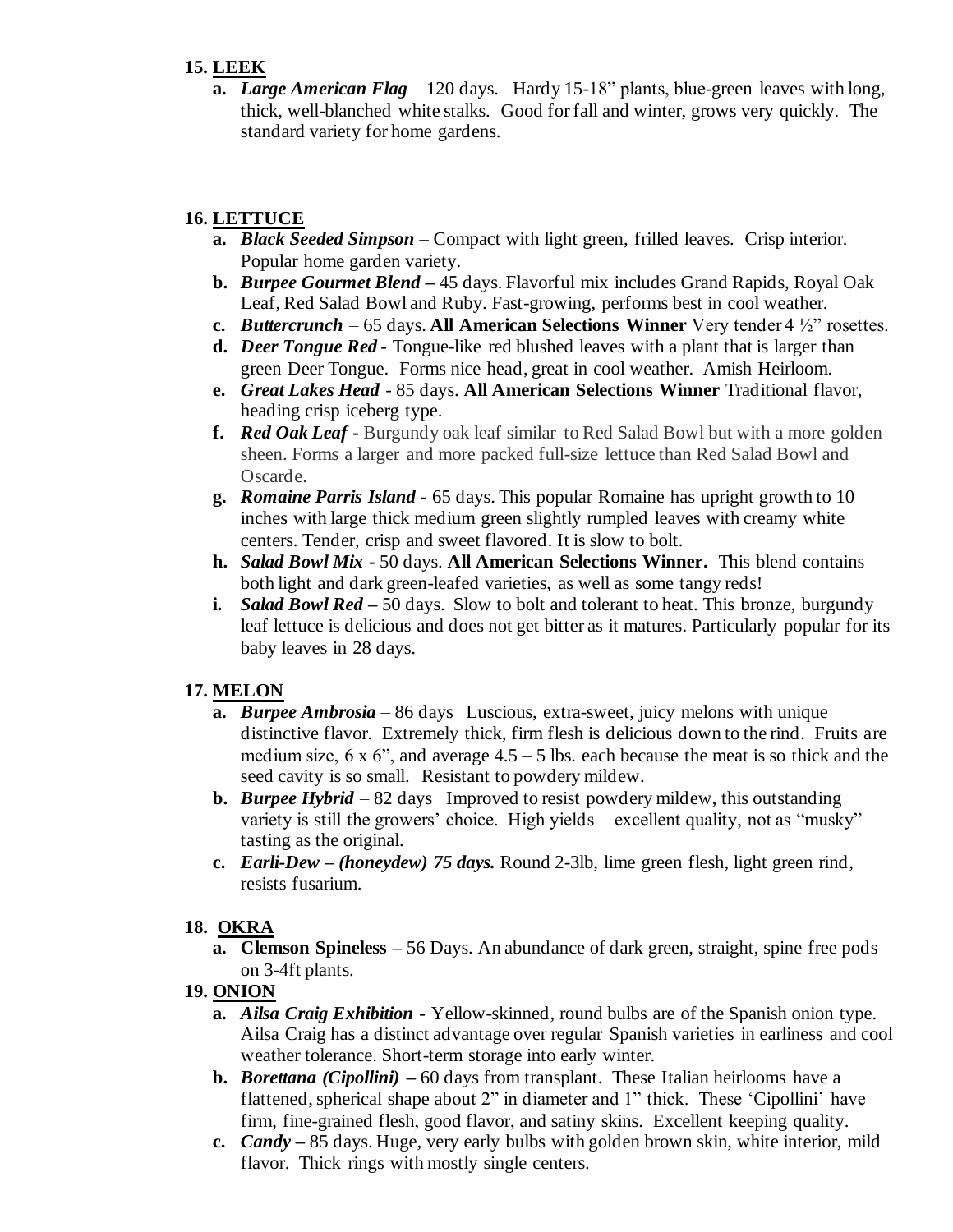- **d.** *Cipollini Red Marble-* 75 days. Flat disk burgundy throughout, shiny tight skin, long storing, thin neck, high sugar.
- **e.** *Copra* **–** 107 days. Great long-term storage quality. Round bulbs are uniform and medium-size with dark yellow skin and thin necks that dry quickly. Ivory flesh has high sugar content and moderate pungency. Onions stay rock hard for up to a year in storage without losing flavor. Especially suited for the North.
- **f.** *Green Banner Bunching –* 65-70 days. Uniform, vigorous variety is more heat tolerant than others – slow to bolt and holds well. Stems are glossy white, leaves are full and dark green, and the flavor is slightly pungent.
- **g.** *Red Carpet* 116 days. Deep red onion produces 3-4" bulbs with attractive magenta interior rings. Tight bulbs store extremely well.
- **h.** *Walla***-***Walla* 125 days. Brown-skinned, mild, sweet onions.
- **i.** *White Sweet Spanish*  110 days Midseason variety, tops for the North. Mild, sweet flavor raw, sautéed or deep fried.
- **j.** *Yellow Sweet Spanish* 110 days Flavor never fades. Golden globes weigh up to a pound and keep well for their size.
- **20. PEAS –** *Sugar Snap* **-** 70 days. 3" long sweet, edible pods bear over a long picking period and yields well in both hot and cold weather. Provide strong support for 6' vines. String less when pod is young.

# **21. PUMPKIN**

- **a.** *Atlantic Giant* 125 days. This variety has produced the world's largest pumpkin, with weights in excess of 600 lbs. Suited primarily for exhibition, although the mediumorange flesh can be used for pies. Plants should be started in pots and transplanted to insure adequate growing season. Vines are very large and require a lot of space.
- **b.** *Howden* **-** 115 days. The original Jack O-Lantern pumpkins sold at markets and roadside farm stands. Plant produces big 15 lb bright orange Halloween pumpkins. Varying in size and shape, these pumpkins have strong handles for making Jack-O-Lanterns.
- **c.** *Magic Lantern* 115 days. Classic, upright, dark orange pumpkins. Restricted vining makes it great for small spaces. Pumpkins average 16-24 lbs.
- **d.** *Small Sweet Sugar Pie* **-** 95 days The Sugar Pie Pumpkin has a wonderful pumpkin flavor with sweet and fine grained texture. It is the best pumpkin for cooking.
- **e.** *Wee-B-Little* 85 days. This is a true miniature pumpkin. Same shape as a typical Jack-O-Lantern but is scaled down to decorative size, weighing about 1 lb. Ripens to deep orange with smooth skin. Spineless stems for sturdy handles. Compact vines spread only 6-8'. Pumpkins average 8-16 oz.

# **22. RADISH**

**a. Cherry Belle** – 22 days. Small, round, bright scarlet variety with crisp flesh and a mild flavor.

# **23. SPINACH**

**a.** *Bloomsdale-* 48 days. Heavy, continuous yield of thick-textured, crinkled and glossy, dark green leaves. Withstands the heat and cold. Slow to bolt.

# **24. SOYBEANS**

**a.** *Edamame Sweet-* 85 days. Large, uniform green shell bean. Great eating quality, high protein, fine taste.

# **25. SQUASH** *–* **SUMMER**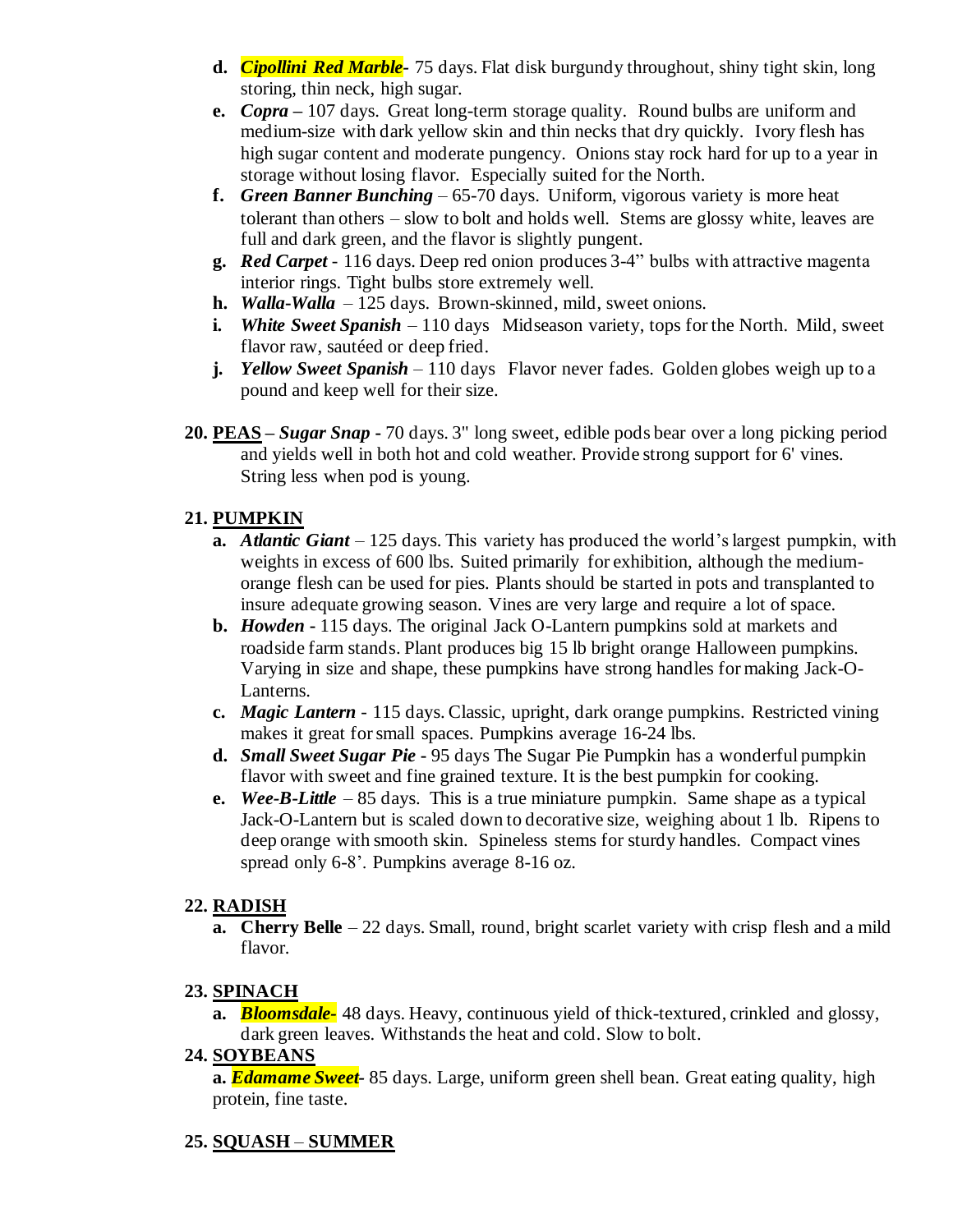- **a.** *Early Summer Crookneck* 45 days. Smooth, bright yellow curved-neck fruits mature to orange-yellow. Meaty, flavorful interior.
- **b.** *Eight Ball*  35 days. Shiny, 3 inch round zucchini squash that is loaded with a delicious nutty, buttery flavor. Makes a fantastic stuffer. Matures several days earlier than others. Vigorous bushes are easy to harvest. AAS
- **c.** *Pattypan Yellow Bush Scallop* 50-70 days. Compact plants are ideal for the patio. 5" yellow, scalloped fruit has a creamy texture and is very flavorful.
- **d.** *Yellow Straight Neck* 55 days. Uniform yellow fruit on semi-open, bushy plants. Excellent grilled or fried.
- **e. Zucchini** *– Dark Green –* 45-65 day. Early vigorous plants bear lots of straight and smooth, 6-8" long, dark green mottled fruits with firm, greenish-white flesh.

### **25. SQUASH – WINTER**

- **a. Acorn** *Tay Belle* 72 days. Develops an overall dark green to jet black color very early after pollination, permitting an early harvest. Fruit size is 6" x 5".
- **b. Blue Hubbard** 110 days Fruit is 12" by 7", weight 7-10 lbs. globular seed cavity with points on each end, light blue-gray in color. Rind is hard, thick warted with slight rib. Flesh orange, fine texture with a sweet flavor. A productive variety that has been popular for many years.
- **c. Bush Delicata** *–*95 days. 6 x 4", white/green striped fruit has smooth flesh and a sweet nutty flavor. Semi-bush plants are ideal for small gardens. Has a strong powdery mildew resistance.
- **d. Buttercup –** *Orange Dawn* –*-* 90 days. 6" x 3", 2 3 lbs. Bright Orange, with an excellent chestnut flavor. Bright colored rind. Semi-Bush plant produces abundantly.
- **e. Butternut** *Waltham* 95 days. **All American Selections Winner.** Cooks up sweet and tender. Smooth 9-10" fruits, filled with orange flesh. Huge yields.
- **f. Spaghetti** *Vegetable Spaghetti* 100 days Oblong, mid-size yellow fruits have a tasty interior that is a popular nutritious alternative for pasta. Harvested in late summer and fall, the fruit can be stored for several months in a cool, dry location.

### **26. SWEET POTATOES**

- **a.** *Centennials* Sweet, tender "baby bakers" in just 90-100 days from setting out plants; or allow them to mature. Carrot color inside with copper to orange outside skin.
- **b.** *Georgia Jet*  A spectacular variety with extremely fast growth and high yields. 90-100 day maturity. Georgia Jets have deep orange inside color with moist flesh and incredible taste. The outside skin is dark red.
- **c.** *Vardaman*  A bush-type variety with golden-yellow skin that darkens after digging. The flesh is the deepest, brightest, inside color. Stores well. 100 days.

#### **27. SWISS CHARD**

**a.** *Bright Lights* - Tangy colorful leaves and stems are an excellent cooked vegetable for summer and a tremendous source of vitamins. Tolerant of hot weather and extremely easy to grow. Colorful stalks are at their best harvested young for salads or used as summer spinach.

#### **28. WATERMELON**

- **a.** *Crimson Sweet* 80 days. An award-winning round variety with sweet, dark red flesh. Very widely adaptable and disease resistant.
- **b.** *Fascination Seedless*–80 days. Seedless, 16 20 lb., blocky-oval shaped, dark green striped, flesh is deep red with great flavor. Strong yields.
- **c.** *Sugar Baby* 75 days. Small "icebox" type with very sweet, fin-textured red flesh and few seeds. Round, dark green fruits are very early.